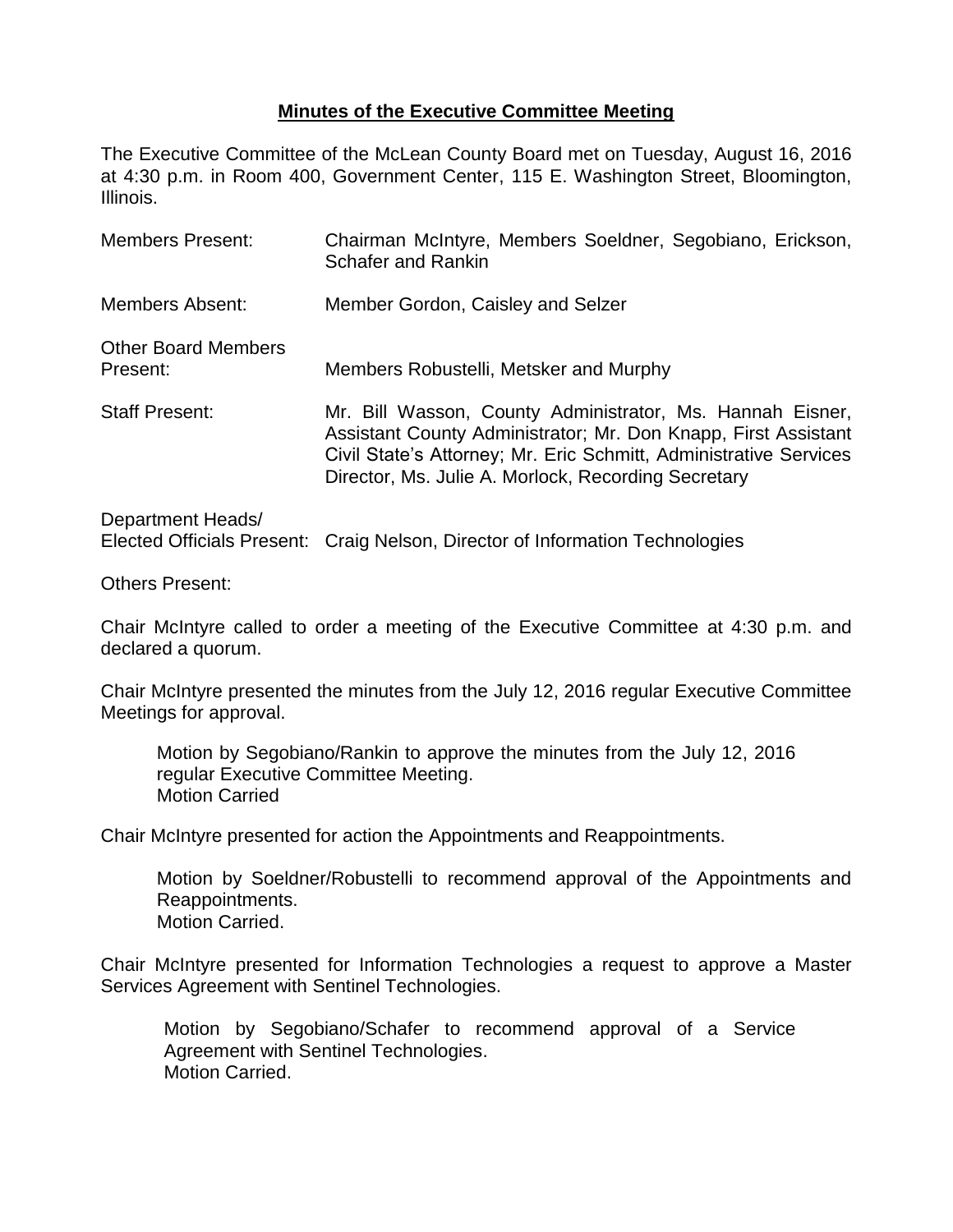Executive Committee Minutes August 9, 2016 Page **2** of **4**

Chair McIntyre indicated that the general report for Information Technologies was included in the packet. He asked the Committee if they had any questions for Mr. Nelson; hearing none, he thanked him for attending.

Chair McIntyre asked Mr. Josh Barnett to come forward for a presentation to the Committee as a candidate to fill the vacancy in District #10.

Mr. Josh Barnett presented information on himself and his goals. Mr. Soeldner asked him about any conflicts he might have serving on the Board and his employment with Advocate. Mr. Barnett indicated he is currently checking to make sure there are no conflicts. Mr. Robustelli asked him if he had suggestions on ways county government could be more open or transparent. Mr. Barnett suggestions included streaming meetings online and updating the web page and possibly changing the time of County Board meeting. Chair McIntyre asked if the Committee had any further questions for Mr. Barnett; hearing none, he thanked him for coming to the meeting.

Ms. Susan Schafer, Chairman of the Health Committee indicated the Committee had no action items for the Executive Committee and nothing to bring to the Board next week. Chair McIntyre asked the Committee if they had any questions for Ms. Schafer; hearing none, he thanked Ms. Schafer.

Mr. Chuck Erickson, Vice Chair of the Land Use and Development Committee, indicated the Land Use and Development Committee had nothing for action before the Executive Committee today and nothing to present to the Board next week. Chair McIntyre asked if the Committee had any questions for Mr. Erickson, hearing nothing, he thanked Mr. Erickson.

Ms. Catherine Metsker, Vice Chair of the Transportation Committee, indicated the Transportation Committee had one item for action and presented a request to approve an Emergency Appropriation Ordinance for Fund 120 of the Highway Department to replace the road shoulder grating machine.

Motion by Metsker/Robustelli to recommend approval of an Emergency Appropriation Ordinance for Fund 120 of the Highway Department. Motion Carried.

Ms. Metsker indicated they would have a couple of items for the Board next week. Chair McIntyre asked if there were any questions for the Transportation Committee; hearing none, he thanked Ms. Metsker.

Mr. Paul Segobiano, Chair of the Property Committee indicated the Property Committee had no items for action for the Executive Committee today and would have one item for the Board next week. Chair McIntyre asked the Committee if they had any questions for Mr. Segobiano; hearing none, he thanked Mr. Segobiano.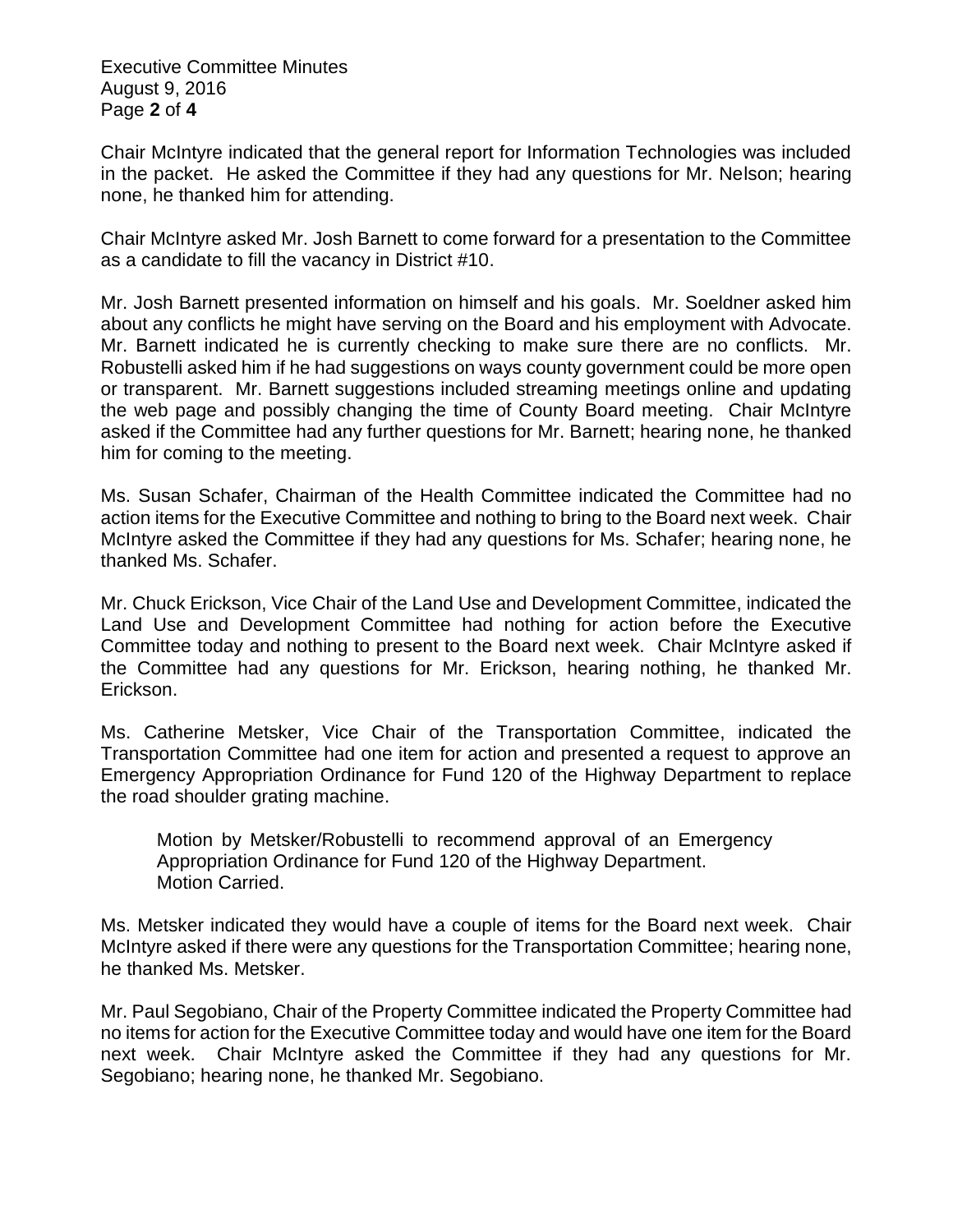Executive Committee Minutes August 9, 2016 Page **3** of **4**

Mr. Carlo Robustelli, Vice Chair of the Justice Committee, presented for approval an Emergency Appropriation Ordinance Amending the McLean County Fiscal Year 2016 Combined Annual Appropriation and Budget Ordinance for the Coroner.

Motion by Robustelli/Segobiano to recommend approval of an Emergency Appropriation Ordinance Amending the McLean County Fiscal Year 2016 Combined Annual Appropriation and Budget Ordinance for the Coroner. Motion Carried.

Mr. Robustelli indicated that the Justice Committee had nothing further for the Executive Committee today and would have one item for the Board next week. Chair McIntyre asked if the Committee had any questions for Mr. Robustelli; hearing none, the he thanked Mr. Robustelli.

Mr. Jim Soeldner, Chair of the Finance Committee presented for action a request to approve the Proposed Reclassifications as a result of Fair Labor Standards Act Changes.

Motion by Soeldner/Metsker to recommend approval of a request to approve the Proposed Reclassifications as a result of Fair Labor Standards Act Changes. Motion Carried.

Mr. Soeldner presented for action a request to approve an Ordinance Amending "An Ordinance Describing and Designating an Area as an Enterprise Zone for Destihl Brewery. Mr. Soeldner said there had been a good discussion at the Finance Committee meeting regarding this action item and the Finance Committee agreed it is important to help businesses in the community develop and expand.

Motion by Soeldner/Segobiano to recommend approval of an Ordinance Amending "An Ordinance Describing and Designating an Area as an Enterprise Zone for Destihl Brewery. Motion Carried

Mr. Soeldner indicated the Finance Committee did not have any further action items but he did let the Executive Committee know that there was a presentation and discussion at the Financing Committee on the CDP Revolving Loan Program and encouraged members to learn more about the program. Chair McIntyre asked if the Committee had any questions for Mr. Soeldner, hearing none, he thanked Mr. Soeldner.

Mr. Wasson stated that they had one item for action that under 5ILCS 120/2 (c)(21) to discuss minutes of meetings lawfully closed under this Act, and after staff's review it is the recommendation by Staff to leave closed minutes of meetings since the last review as well as minutes covered in previous reviews.